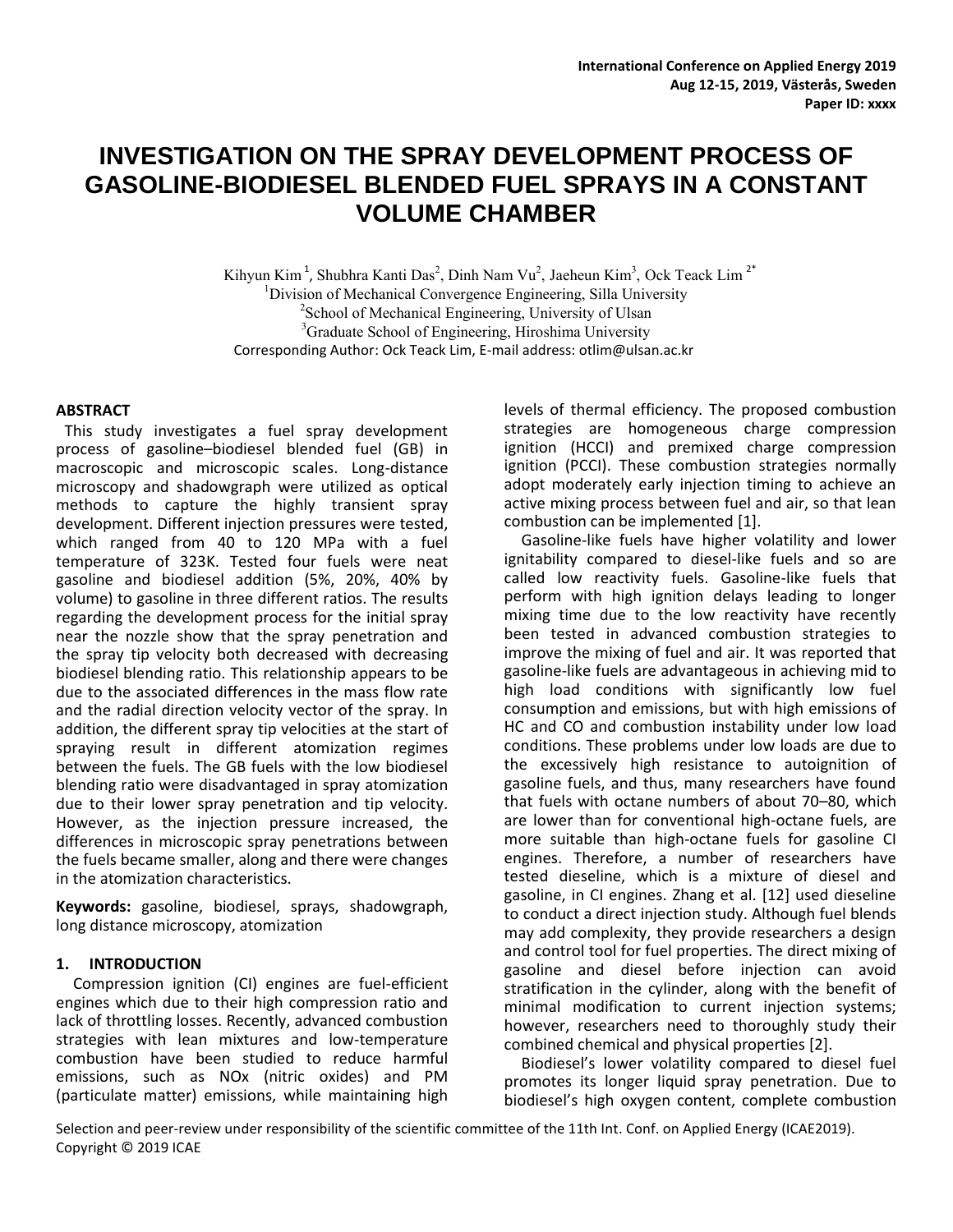is possible. Adams studied the effect of biodiesel– gasoline blends on gasoline compression ignition (GCI) combustion by examining 5 and 10% biodiesel using a partially premixed, split-injection strategy, finding that these additions of biodiesel significantly reduced the intake temperature requirement. They also concluded that higher NOx and lower CO and UHC were emitted, due to gasoline's higher averaged spatial bulk temperature. Yanuandri compared GB20 (gasoline 80%, biodiesel 20%) and diesel fuel modes in a single-cylinder diesel engine to investigate peak pressure rise rate, combustion phasing, ignition delay, and NOx and HC emissions. They observed a shorter ignition delay and less HC emission using GB20.

The current study was performed to investigate the spray development processes for neat (100%) gasoline and for gasoline blended with biodiesel through microscopic and macroscopic visualizations. The spray development process is determined by both the physical properties of the fuel and the injection parameters. The physical properties vary with the blending ratio, enabling us to investigate their effects on the spray development process. We varied the fuel injection pressure to examine the effect of spray velocity on the spray development process. We conducted both micro- and macroscopic visualization techniques to discover the sequential or causal relationships of the spray development from the nozzle tip to downstream of the spray.

#### **2. EXPERIMENTAL SETUP AND CONDITIONS**

#### *2.1 Fuel properties*

Table 1 Physical properties of the GB00, GB05, GB20, and GB40 fuels used in this study

| Property                      | Unit               | Test method           | GB00  | GB05   | GB20   | GB40   | <b>B100</b> |
|-------------------------------|--------------------|-----------------------|-------|--------|--------|--------|-------------|
| Density at 15 °C              | kg/m <sup>3</sup>  | KS M ISO 12185:2003   | 712.7 | 722.3  | 757.1  | 789.3  | 882.3       |
| Lubricity                     | mm                 | KS R ISO 12156-1:2012 | 548   | 290    | 236    | 212    | 189         |
| Cloud point at 15 °C          | $15^{\circ}$ C     | KS M ISO 3015:2008    | $-57$ | $-57$  | $-16$  | $-8$   |             |
| Kinematic viscosity at 40 °C  | mm <sup>2</sup> /s | KS M ISO 3104:2008    | 0.735 | 0.9097 | 1.4338 | 2.1326 | 4.229       |
| Heating value                 | MJ/kg              | ASTM D240:2009        | 45.86 |        | 43.6   | 43.6   | 39.79       |
| Surface tension at 20 °C      | mN/m               | ASTM D971:2009        | 18.93 | 19.56  | 21.53  | 24.07  | 31.7        |
| Stoichiometric air-fuel ratio | ٠                  |                       | 14.7  |        | 14.276 | 13.852 | 12.58       |
| Octane number (RON)           | ۰                  |                       | 91    |        |        |        |             |
| Cetane number (CN)            | ۰                  |                       | 16.38 |        | 23.9   | 31.43  | 54          |
| Blend ratio of gasoline       | -                  |                       | 1.0   | 0.95   | 0.80   | 0.60   | ٠           |

#### *2.2 Experimental setup and optical arrangenments*

Table 2. Experimental conditions and optical setup for spray visualization

| Ambient conditions                       |                       |                               |  |  |  |  |
|------------------------------------------|-----------------------|-------------------------------|--|--|--|--|
| Ambient gas density (kg/m <sup>3</sup> ) | 1.2                   |                               |  |  |  |  |
| Ambient temperature (K)                  | 310                   |                               |  |  |  |  |
| Fuels                                    |                       | GB00, GB05, GB20, GB40        |  |  |  |  |
| Fuel temperature (K)                     | 313                   |                               |  |  |  |  |
| Injector type                            | Bosch Solenoid CRIN 2 |                               |  |  |  |  |
| Nozzle orifice diameter (mm)             |                       | 0.30                          |  |  |  |  |
| Injector nozzle type                     | Single hole SAC       |                               |  |  |  |  |
| Injection pressure (MPa)                 | 40, 80, 120           |                               |  |  |  |  |
| Injection duration (us)                  | 1000                  |                               |  |  |  |  |
|                                          |                       |                               |  |  |  |  |
| Optical setup                            | Microscopic imaging   | Macroscopic imaging           |  |  |  |  |
| Light source                             |                       | Solid state laser MGL-W-532nm |  |  |  |  |
| Frame rate (frame/sec)                   | 8000                  | 40000                         |  |  |  |  |
| Exposure time (us)                       | 0.37                  | 3.25                          |  |  |  |  |
| Image resolution (pixel*pixel)           | 1024*752              | 512*256                       |  |  |  |  |
| Scaling factor (mm/pixel)                | 0.004                 | 0.179                         |  |  |  |  |
| Aperture                                 | f/2.8                 | f/2.8                         |  |  |  |  |



Fig 1. Optical setups for macroscopic and microscopic spray visualization.

#### *2.3 Spray analysis method*

We acquired the spray penetration, spray angle, projected area, particle sizes, and total numbers of particles through image post-processing. We used the spray projected area for microscopic images as an alternative indicator to the spray angle. We did this because the spray in the vicinity of the nozzle interacts with ambient air vigorously, and the value of the spray angle is greatly dependent on the selection of distance downstream from the nozzle tip. It is difficult to capture an accurate spray angle by simply drawing a triangle of a certain height over the spray because the periphery of the side of the spray cannot be interpreted as a simple straight line. In addition, the spray is highly asymmetric across the spray axis near the nozzle. Therefore, the spray area provides more intuitive results of how much the spray has dispersed radially. For macroscopic images, the conventional spray angle was calculated to indicate spray dispersion. We acquired the spray penetration, spray angle, projected area, particle sizes, and total numbers of particles through image postprocessing. We used the spray projected area for microscopic images as an alternative indicator to the spray angle. We did this because the spray in the vicinity of the nozzle interacts with ambient air vigorously, and the value of the spray angle is greatly dependent on the selection of distance downstream from the nozzle tip. It is difficult to capture an accurate spray angle by simply drawing a triangle of a certain height over the spray because the periphery of the side of the spray cannot be interpreted as a simple straight line. In addition, the spray is highly asymmetric across the spray axis near the nozzle. Therefore, the spray area provides more intuitive results of how much the spray has dispersed radially. For macroscopic images, the conventional spray angle was calculated to indicate spray dispersion.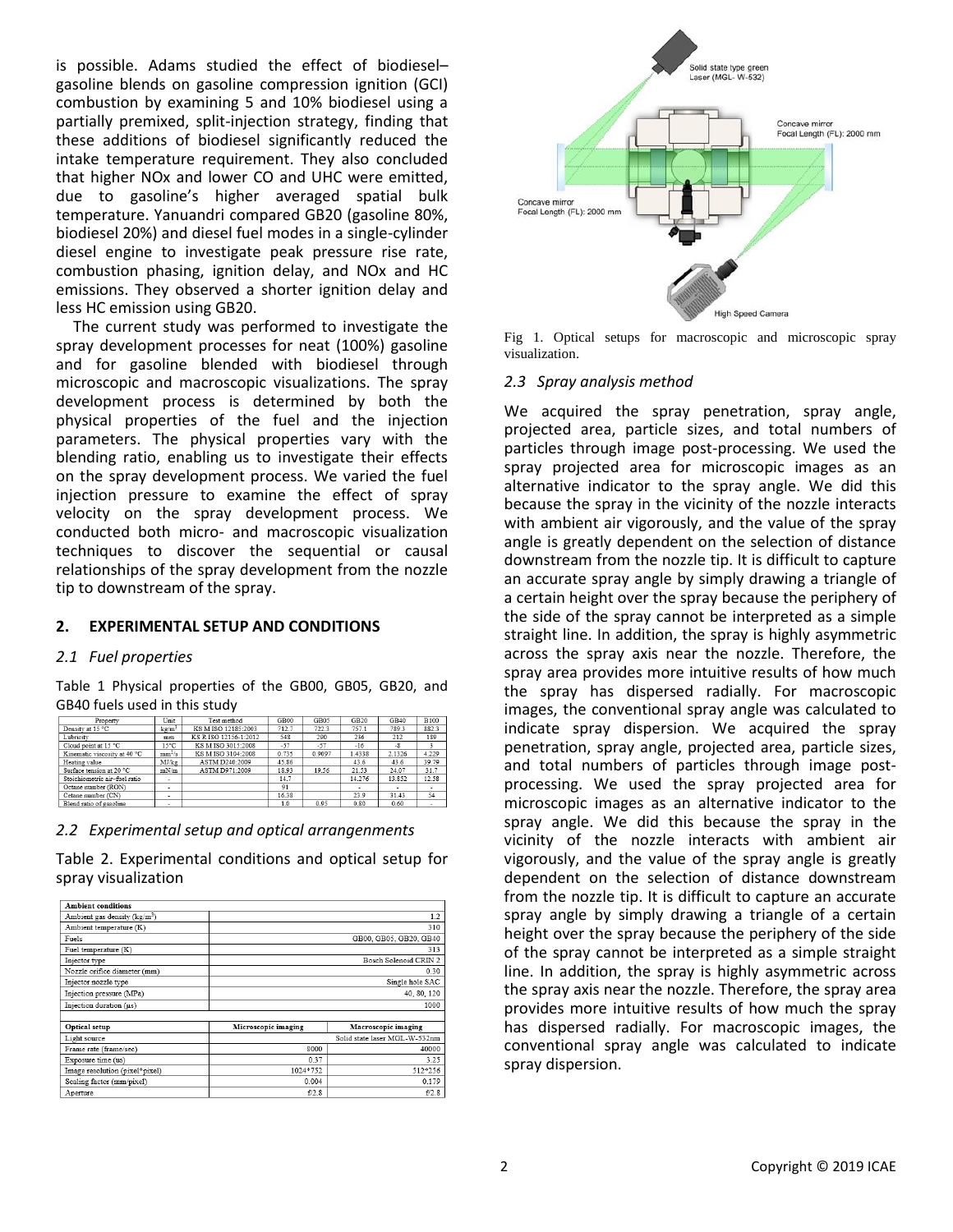## *3. RESULTS AND DISCUSSION*

# *3.1 Microscopic spray characteristics*



(b) injection pressure : 120 MPa

Fig 2. Microscopic images under injection pressures of (a) 40 MPa, and (b) 120 Mpa.

Fig 2 shows an example of the initial spray development process at injection pressures of 40 and 120 MPa for GB00 and GB40 fuel in the vicinity of the nozzle tip. The start of injection (SOI) timing (0 ms ASOI)

is defined as the time of first appearance of the fuel from the nozzle in the microscopic images, but not the start of the energizing time by the injection signal pulse. Therefore, any injection delay caused by the different fuel types or injection pressure can be neglected. It can be seen from the second row of images in Fig 2(a) that the GB40 fuel took a shorter time to achieve the same penetration as that of the GB00 fuel under the injection pressure of 40 MPa, which also means there was a higher spray tip velocity for the GB40 fuel. However, the difference in penetration between the two fuels almost disappeared under the injection pressure of 120 MPa (Fig 2(b)).



Fig 3. Microscopic spray penetration of GB fuels according to the injection pressure.

Fig 3 shows the microscopic spray penetration under different injection pressures and fuel types. Similar to the results shown in Fig 2, the spray penetration was shorter for GB fuels with lower biodiesel blending ratios and the low injection pressure of 40 MPa. The spray penetrations for the GB00 and the GB05 fuels were similar, and those for the GB20 and the GB40 fuels exhibited similar penetrations. Overall, the spray penetration increased as the blending ratio of the biodiesel increased. Moreover, the difference in spray penetrations of the different fuels was remarkably reduced as the injection pressure increased. This is consistent with observations of the raw images shown in Fig 2.

# *3.2 Macroscopic spray characteristics*

Fig 4 shows the spray penetrations of all tested fuels over time after start of injection. The average values over six injection events are presented. The spray evolution of all tested fuels under atmospheric pressure revealed a narrow spray structure due to less interaction with the ambient gas and little effects by aerodynamic forces due to the high-density ratio of the liquid and gas. This results from both the high injection